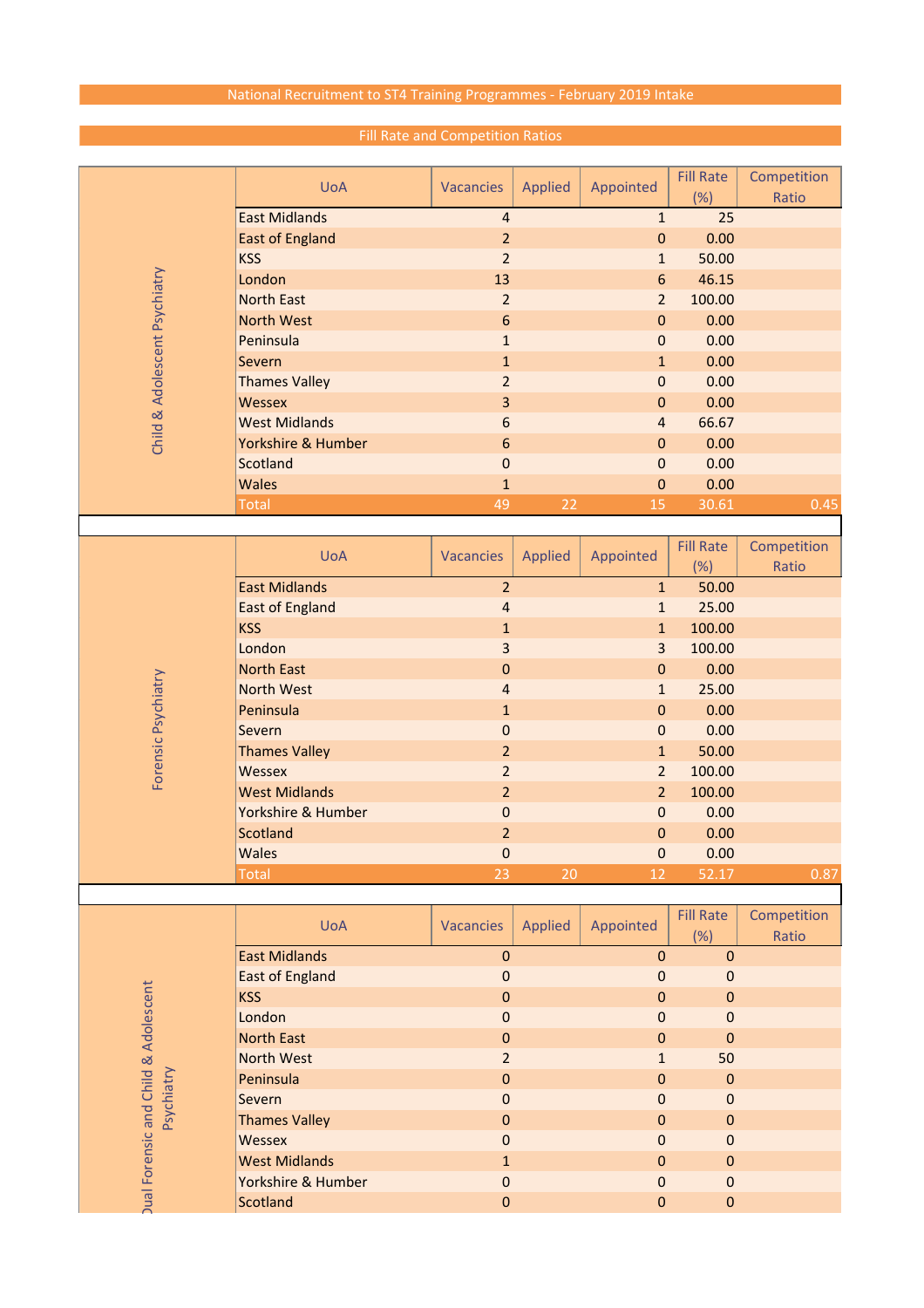| L<br><b>Wales</b><br>$\pmb{0}$<br>$\pmb{0}$<br>$\mathbf 0$                                                                           |      |
|--------------------------------------------------------------------------------------------------------------------------------------|------|
| $\overline{3}$<br>$\overline{4}$<br>$\overline{1}$<br>33.33<br><b>Total</b>                                                          | 1.33 |
| <b>Fill Rate</b><br>Competition                                                                                                      |      |
| <b>UoA</b><br><b>Vacancies</b><br>Appointed<br><b>Applied</b><br>(%)<br>Ratio                                                        |      |
| <b>East Midlands</b><br>5<br>$\overline{2}$<br>40.00<br>21<br>19.05<br>$\overline{4}$                                                |      |
| <b>East of England</b><br><b>KSS</b><br>$\overline{7}$<br>3<br>42.86                                                                 |      |
| London<br>35<br>25.71<br>$9$                                                                                                         |      |
| <b>North East</b><br>$\mathbf{1}$<br>25.00<br>$\overline{4}$                                                                         |      |
| General Adult Psychiatry<br><b>North West</b><br>5<br>23<br>21.74                                                                    |      |
| Peninsula<br>100.00<br>$\mathbf{1}$<br>$\mathbf{1}$                                                                                  |      |
| $\overline{\mathbf{3}}$<br>3<br>100.00<br>Severn                                                                                     |      |
| $\overline{2}$<br>100.00<br><b>Thames Valley</b><br>$\overline{2}$                                                                   |      |
| $\overline{7}$<br>Wessex<br>$\pmb{0}$<br>0.00                                                                                        |      |
| <b>West Midlands</b><br>$\overline{2}$<br>50.00<br>$\overline{4}$<br>Yorkshire & Humber<br>12<br>33.33<br>$\overline{4}$             |      |
| <b>Scotland</b><br>$\overline{2}$<br>50.00<br>$\mathbf{1}$                                                                           |      |
| <b>Wales</b><br>$\overline{4}$<br>25.00<br>$\mathbf{1}$                                                                              |      |
|                                                                                                                                      |      |
| 130<br>74<br>38<br>29.23<br><b>Total</b>                                                                                             | 0.57 |
|                                                                                                                                      |      |
| <b>Fill Rate</b><br>Competition<br><b>UoA</b><br>Applied<br>Appointed<br>Vacancies                                                   |      |
| (%)<br>Ratio                                                                                                                         |      |
| <b>East Midlands</b><br>$\pmb{0}$<br>0.00<br>$\pmb{0}$                                                                               |      |
| $\mathbf 0$<br>0.00<br><b>East of England</b><br>$\bf 0$<br>$\mathbf 0$                                                              |      |
| 0.00<br><b>KSS</b><br>$\mathbf 0$<br>London<br>100.00<br>$\mathbf{1}$<br>$\mathbf{1}$                                                |      |
| <b>North East</b><br>0.00<br>$\mathbf 1$<br>$\pmb{0}$                                                                                |      |
| <b>North West</b><br>$\mathbf 0$<br>0.00<br>$\mathbf 0$                                                                              |      |
| Peninsula<br>$\mathbf 0$<br>0.00<br>$\mathbf 0$                                                                                      |      |
| 0.00<br>Severn<br>$\mathbf 0$<br>$\mathbf 0$                                                                                         |      |
| 0.00<br><b>Thames Valley</b><br>$\bf 0$<br>$\pmb{0}$                                                                                 |      |
| Psychotherapy<br>0.00<br>Wessex<br>$\mathbf 0$<br>$\mathbf 0$                                                                        |      |
| <b>West Midlands</b><br>100.00<br>$\mathbf{1}$<br>$\mathbf{1}$                                                                       |      |
| Yorkshire & Humber<br>100.00<br>$\mathbf{1}$<br>$\mathbf{1}$                                                                         |      |
| Scotland<br>$\mathbf 0$<br>0.00<br>$\mathbf 0$<br><b>Wales</b><br>0.00<br>$\mathbf 0$<br>$\pmb{0}$                                   |      |
| Dual General Adult Psychiatry and Medical<br>$\overline{3}$<br>$\overline{4}$<br>13<br>75.00<br><b>Total</b>                         | 3.25 |
|                                                                                                                                      |      |
| <b>Fill Rate</b><br>Competition<br><b>UoA</b><br>Applied<br>Appointed<br><b>Vacancies</b>                                            |      |
| (%)<br>Ratio                                                                                                                         |      |
| <b>East Midlands</b><br>$\pmb{0}$<br>0.00<br>$\pmb{0}$                                                                               |      |
| $\overline{7}$<br><b>East of England</b><br>$\bf 0$<br>0.00                                                                          |      |
| <b>KSS</b><br>$\mathbf{1}$<br>0.00<br>$\bf 0$<br>London<br>16<br>3<br>18.75                                                          |      |
| 100.00<br><b>North East</b><br>$\mathbf{1}$<br>$\mathbf{1}$                                                                          |      |
| North West<br>$\pmb{0}$<br>0.00<br>$\mathbf 0$                                                                                       |      |
| Peninsula<br>$\bf 0$<br>$\mathbf 0$<br>0.00                                                                                          |      |
| 0.00<br>Severn<br>$\mathbf 0$<br>$\mathbf 0$                                                                                         |      |
| <b>Thames Valley</b><br>$\pmb{0}$<br>0.00<br>$\bf 0$                                                                                 |      |
| Adult and Old Age Psychiatry<br>0.00<br>$\mathbf 0$<br>Wessex<br>$\mathbf 0$                                                         |      |
| <b>West Midlands</b><br>6<br>1<br>16.67                                                                                              |      |
| <b>Dual General</b><br>Yorkshire & Humber<br>$\overline{2}$<br>50.00<br>$\mathbf{1}$<br>Scotland<br>$\pmb{0}$<br>0.00<br>$\mathbf 0$ |      |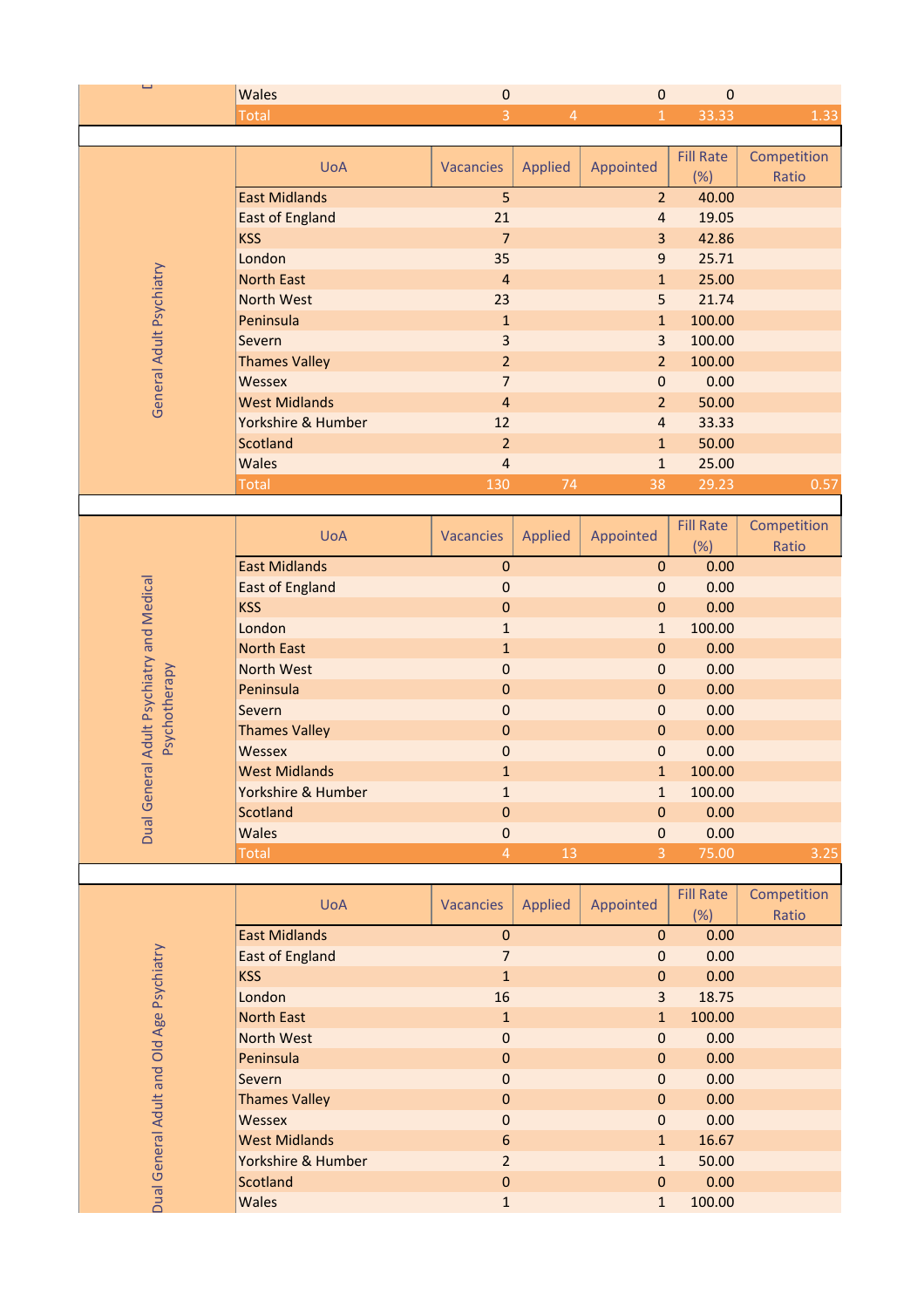| uar |  | 20 59 |  |
|-----|--|-------|--|
|     |  |       |  |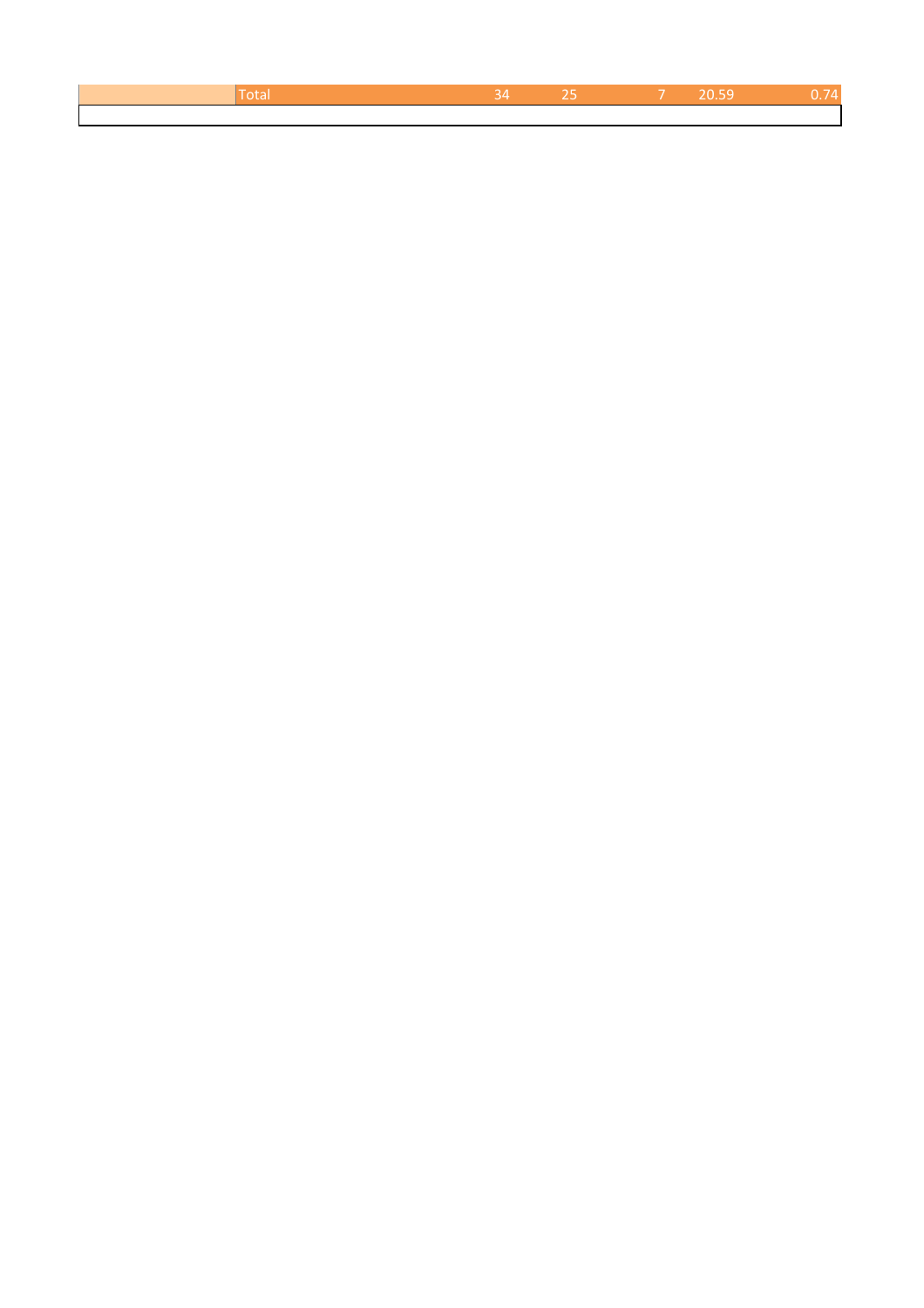|                               | <b>UoA</b>                                                                                                   | <b>Vacancies</b> | <b>Applied</b> | Appointed      | <b>Fill Rate</b><br>(%) | Competition<br>Ratio |
|-------------------------------|--------------------------------------------------------------------------------------------------------------|------------------|----------------|----------------|-------------------------|----------------------|
|                               | <b>East Midlands</b>                                                                                         | $\mathbf 0$      |                | $\pmb{0}$      | 0.00                    |                      |
|                               | <b>East of England</b>                                                                                       | $\mathbf 0$      |                | $\mathbf 0$    | 0.00                    |                      |
|                               | <b>KSS</b>                                                                                                   | $\mathbf 0$      |                | $\mathbf{0}$   | 0.00                    |                      |
|                               | London                                                                                                       | $\mathbf 0$      |                | $\mathbf 0$    | 0.00                    |                      |
|                               | <b>North East</b>                                                                                            | $\mathbf 0$      |                | $\pmb{0}$      | 0.00                    |                      |
|                               | <b>North West</b>                                                                                            | $\mathbf 0$      |                | $\mathbf 0$    | 0.00                    |                      |
|                               | Peninsula                                                                                                    | $\mathbf 0$      |                | $\pmb{0}$      | 0.00                    |                      |
| Medical Psychotherapy         | Severn                                                                                                       | $\mathbf 0$      |                | $\mathbf 0$    | 0.00                    |                      |
|                               | <b>Thames Valley</b>                                                                                         | $\mathbf 0$      |                | 0              | 0.00                    |                      |
|                               | <b>Wessex</b>                                                                                                | $\mathbf 0$      |                | $\mathbf 0$    | 0.00                    |                      |
|                               | <b>West Midlands</b>                                                                                         | $\mathbf 0$      |                | $\mathbf 0$    | 0.00                    |                      |
|                               | Yorkshire & Humber                                                                                           | $\pmb{0}$        |                | $\mathbf 0$    | 0.00                    |                      |
|                               | Scotland                                                                                                     | 3                |                | $\overline{2}$ | 66.66                   |                      |
|                               | <b>Wales</b>                                                                                                 | $\mathbf 0$      |                | $\mathbf 0$    | 0.00                    |                      |
|                               | <b>Total</b>                                                                                                 | 3                | 9              | $\overline{2}$ | 66.66                   | 3.00                 |
|                               |                                                                                                              |                  |                |                |                         |                      |
|                               |                                                                                                              |                  |                |                | <b>Fill Rate</b>        | Competition          |
|                               | <b>UoA</b>                                                                                                   | <b>Vacancies</b> | <b>Applied</b> | Appointed      |                         | Ratio                |
|                               | <b>East Midlands</b>                                                                                         | 3                |                | $\mathbf{1}$   | (%)<br>33.33            |                      |
|                               |                                                                                                              |                  |                |                |                         |                      |
|                               | <b>East of England</b><br><b>KSS</b>                                                                         | $\overline{7}$   |                | $\mathbf 0$    | 0.00                    |                      |
|                               |                                                                                                              | $\mathbf 0$      |                | $\pmb{0}$      | 0.00                    |                      |
|                               | London                                                                                                       | 10               |                | $\mathbf{1}$   | 10.00                   |                      |
|                               | <b>North East</b>                                                                                            | $6\phantom{1}6$  |                | $\mathbf 0$    | 0.00                    |                      |
|                               | <b>North West</b>                                                                                            | $\mathbf 0$      |                | $\mathbf 0$    | 0.00                    |                      |
| hiatry of Learning Disability | Peninsula                                                                                                    | $\pmb{0}$        |                | $\pmb{0}$      | 0.00                    |                      |
|                               | Severn                                                                                                       | $\mathbf{1}$     |                | $\mathbf{1}$   | 100.00                  |                      |
|                               | <b>Thames Valley</b>                                                                                         | $\overline{2}$   |                | $\mathbf 0$    | 0.00                    |                      |
|                               | <b>Wessex</b>                                                                                                | $\mathbf{1}$     |                | $\mathbf 0$    | 0.00                    |                      |
|                               | <b>West Midlands</b>                                                                                         | 3                |                | $\mathbf{1}$   | 33.33                   |                      |
| Psycl                         | Yorkshire & Humber                                                                                           | $\mathbf{1}$     |                | $\mathbf{1}$   | 100.00                  |                      |
|                               | Scotland                                                                                                     | $\mathbf 0$      |                | $\mathbf{0}$   | 0.00                    |                      |
|                               | <b>Wales</b>                                                                                                 | $\mathbf 0$      |                | 0              | 0.00                    |                      |
|                               | <b>Total</b>                                                                                                 | 34               | $\overline{7}$ | 5              | 15                      | 0.21                 |
|                               |                                                                                                              |                  |                |                |                         |                      |
|                               | <b>UoA</b>                                                                                                   | <b>Vacancies</b> | Applied        | Appointed      | <b>Fill Rate</b>        | Competition          |
|                               |                                                                                                              |                  |                |                | (%)                     | Ratio                |
|                               | <b>East Midlands</b>                                                                                         | $\mathbf{1}$     |                | $\mathbf 0$    | $\mathbf{0}$            |                      |
|                               | <b>East of England</b>                                                                                       | $\bf 8$          |                | $\overline{2}$ | 25                      |                      |
|                               | <b>KSS</b>                                                                                                   | $\mathbf 0$      |                | $\mathbf 0$    | $\mathbf 0$             |                      |
|                               | London                                                                                                       | 4                |                | 0              | $\mathbf 0$             |                      |
|                               | <b>North East</b>                                                                                            | $\overline{2}$   |                | 0              | 0                       |                      |
| Psychiatry of Old Age         | <b>North West</b>                                                                                            | $\mathbf{1}$     |                | 0              | 0                       |                      |
|                               | Peninsula                                                                                                    | $\mathbf{1}$     |                | 0              | 0                       |                      |
|                               | Severn                                                                                                       | $\mathbf 0$      |                | $\mathbf 0$    | 0                       |                      |
|                               | <b>Thames Valley</b>                                                                                         | $\mathbf{1}$     |                | 0              | 0                       |                      |
|                               | <b>Wessex</b>                                                                                                | $\overline{2}$   |                | 0              | $\mathbf 0$             |                      |
|                               | <b>West Midlands</b>                                                                                         | $\overline{a}$   |                | 0              | $\mathbf 0$             |                      |
|                               | Yorkshire & Humber                                                                                           | 5                |                | 1              | 20                      |                      |
|                               | <b>Scotland</b>                                                                                              | $\pmb{0}$        |                | $\pmb{0}$      | $\mathbf 0$             |                      |
|                               | <b>Wales</b>                                                                                                 | 3                |                | 0              | $\mathbf 0$             |                      |
|                               | <b>Total</b>                                                                                                 | 30               | 23             | 3              | 10                      | 0.77                 |
|                               |                                                                                                              |                  |                |                |                         |                      |
|                               | NB: This is a national recruitment intake round, individual HEE region competition ratios are not available. |                  |                |                |                         |                      |